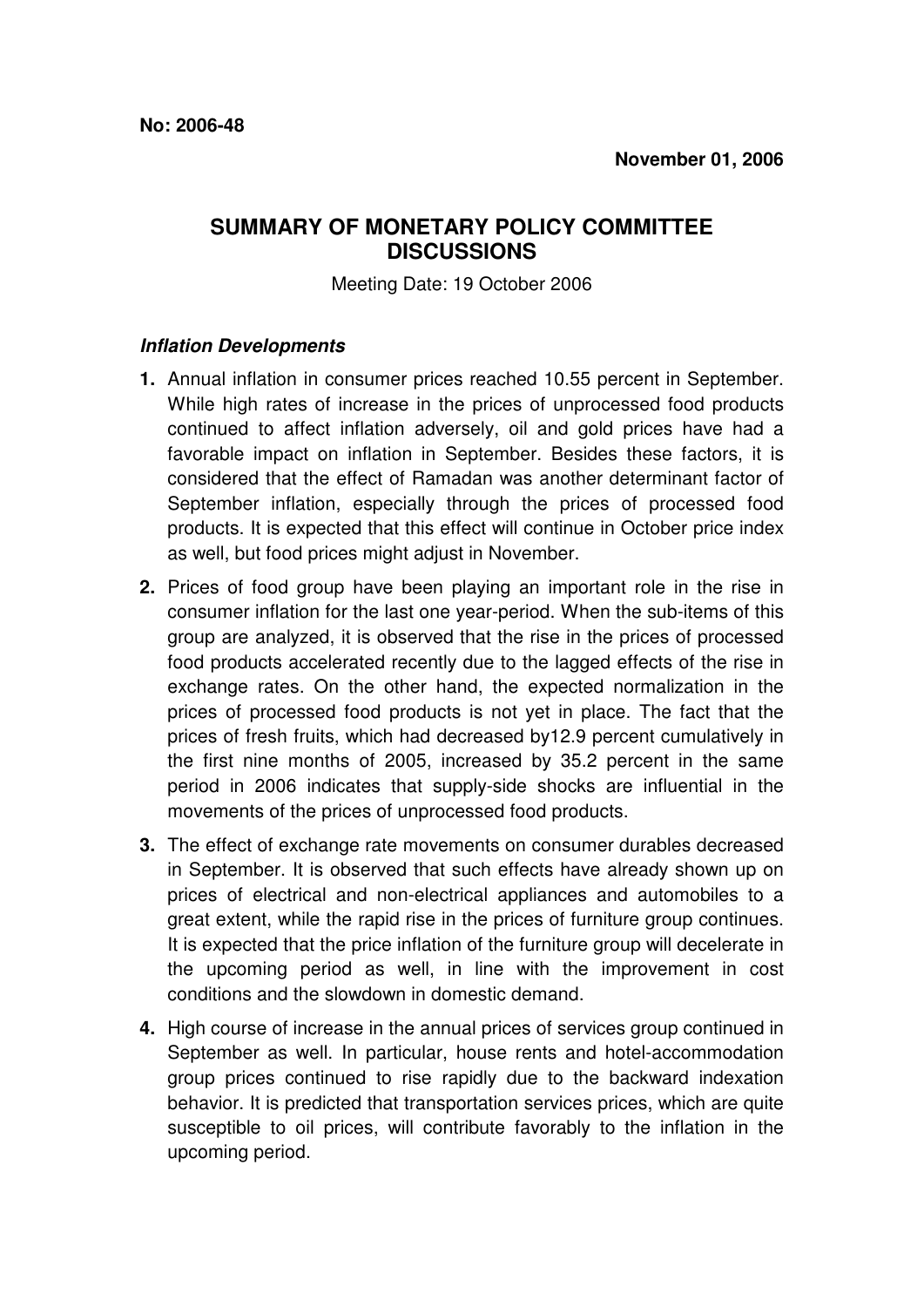**5.** The annual rise in Special CPI Aggregate excluding the prices of energy, unprocessed food products, alcoholic beverages, tobacco products and gold, which has started to be published as the "ÖKTG-H index" by TURKSTAT beginning from September, continued to accelerate. As this development had already been foreseen by the Central Bank, it was not perceived as new information that could affect the monetary policy decision-making process. As the share of durable goods in this index is quite high, it is affected considerably by the fluctuations in the exchange rates. Although, it is predicted that, due to the improvements in the cost factors and the deceleration of domestic demand, the monthly increases of the aforementioned indicators will tend to slow down in the upcoming months, the high course of the annual increases is expected to continue for the time being.

## **Factors Affecting Inflation**

- **6.** There is a significant deceleration in the demand for private expenditure groups such as durable goods and housing that are responsive to interest rates. Moreover, developments in credit aggregates confirm the slowdown in the domestic demand. Especially, increase in consumer loans lost pace in the recent months. While housing loans and credit cards show a moderate increase, automobile credits are in a decreasing trend. The increase in the total consumer loans mostly stemmed from the loans, which are extended in low amounts with shorter maturity but higher interest rates compared to the housing and automobile loans.
- **7.** External demand is relatively strong, albeit not as much as expected. The continued increase in partial productivity and the relatively robust world economy continues to support the rise in exports.
- **8.** Public sector incomes policy is another important factor for the mediumterm inflation outlook. Increase in the wages of public sector has a crucial role in shaping the inflation expectations. According to the national income statistics announced by the TURKSTAT, almost half of the labor force payments come from the public sector. Thus, wages in the public sector are also important with regard to the demand-push effects. Within this framework, the wages awarded to the civil service servants for 2007 will not be able to support the disinflation process.
- **9.** Due to the persistence of the increase in productivity and the rise in wages remaining limited, the decline in the unit labor costs in the private manufacturing industry continued. Compared to the same period in the previous year, the unit labor costs decreased by 8.1 percent in the second quarter of 2006. However, in case the increase in the real wages of the public sector in the upcoming period becomes a precedent for the private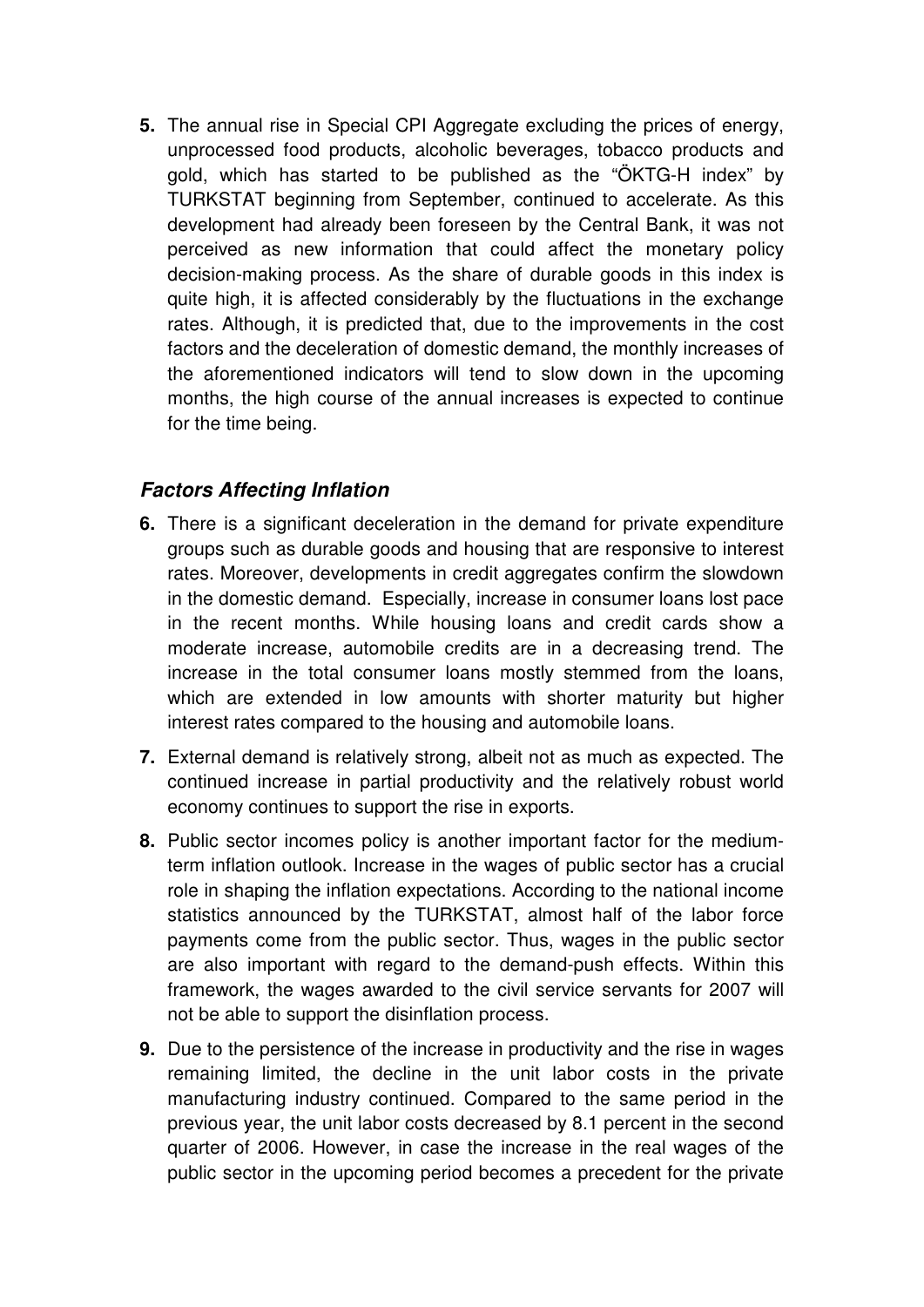sector, the decline in the real unit wages of the private manufacturing industry will be lower compared to the previous periods.

- **10.** It is considered that the deceleration in aggregate demand in the second half of the year will be limited due to both the high level of increase in public expenditure items and the relatively strong course of the net foreign demand. Thus, although the industrial production in July and August and the seasonally adjusted data on capacity utilization rates of the July-September period are at lower levels compared to the second quarter of the year, they do not point to a significant slowdown in economic activities. In addition, Committee members evaluated that the past policy measures had not been significantly effective on economic activity yet and that the lagged effects should be monitored closely in the upcoming months.
- **11.** The continuation of the improvement of inflation expectations is considered as a favorable development. Nonetheless, the fact that medium term inflation expectations continue to remain high above the targets necessitates the monetary policy to preserve its cautious stance.
- **12.** Rapid increases in oil prices came to a halt in recent months. As a result of these developments, the price increases in transportation services lost momentum. However, the fact that there will be some lagged effects of the past increases in oil prices on natural gas and electricity prices indicate that energy prices will continue to affect inflation unfavorably in the upcoming period.

## **Monetary Policy and Risks**

- **13.** The medium term inflation target of the Central Bank is set as 4 percent. In order to achieve this target, monetary policy instruments will be used effectively. Nevertheless, there exist important risk factors that might slow down the disinflation process in the upcoming period.
- **14.** Committee members highlighted the fact that the current level of the credit interest rates, which are the most important determinant of domestic demand, is considerably high compared to the first half of 2006 and assessed that this development will continue to constrain the credit demand of individuals and firms in the upcoming period. However, considering the facts that the impact of the upward trend of non-interest public expenditures on the 2007 inflation is not clear and there exist other uncertainties regarding the monetary transmission mechanism, it should be borne in mind that the disinflation process may materialize at a slower pace than anticipated. In case such a risk materializes, in terms of achieving the medium term targets, it might be necessary to maintain the current tight stance of the monetary policy for a long time.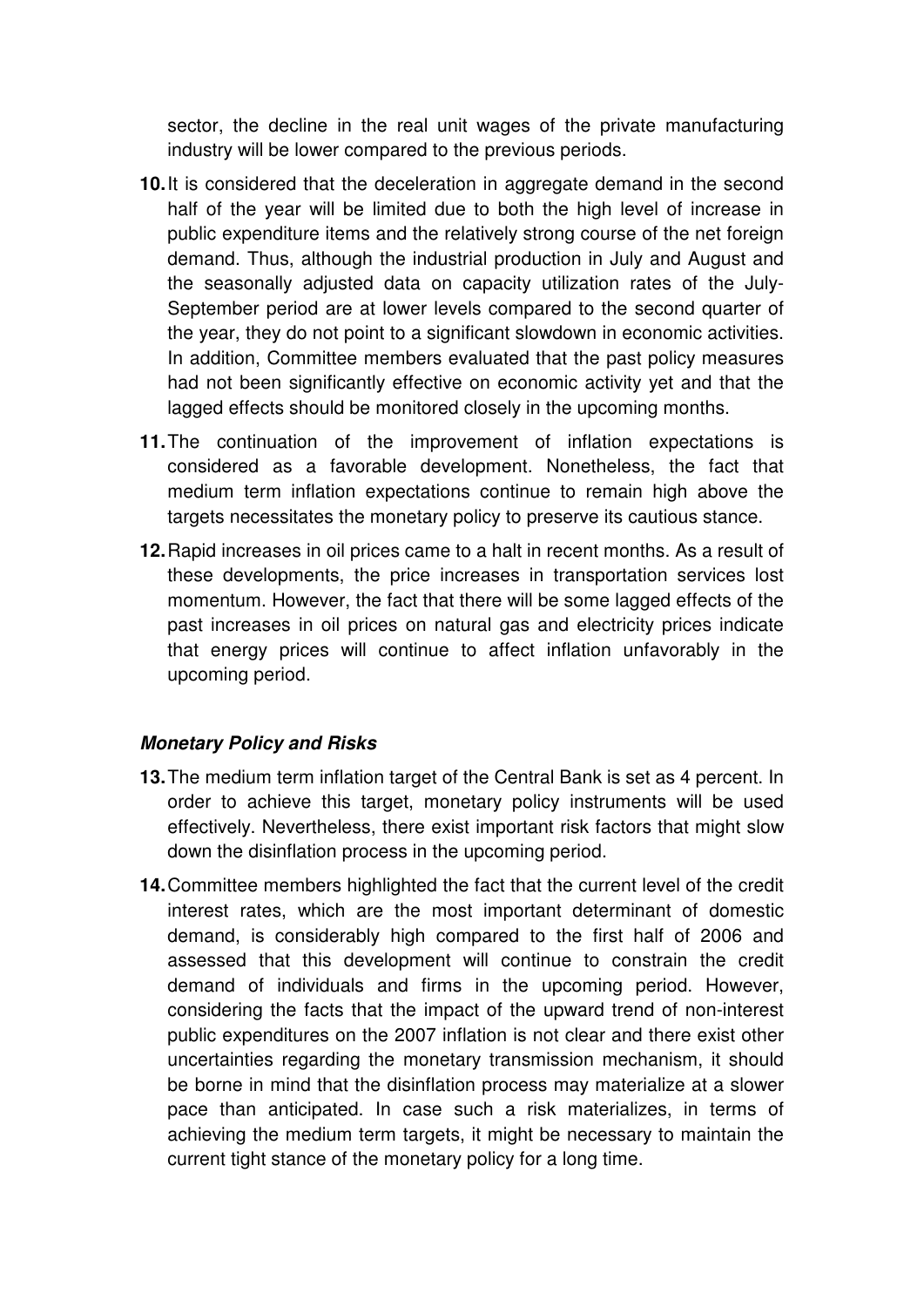- **15.** The likely changes in global risk appetite and the new fluctuations that might emerge in financial markets continue to be one of the main risk factors that might deteriorate the inflation outlook. The available indicators regarding the US economy point to a gradual slowdown. This has contributed to the improvement in the short-term inflation outlook by limiting the increases in oil prices. On the other hand, it should be taken into account that a rapid slowdown in the US economy more than expected may lead to a temporary deterioration in the risk appetite. In case such a risk materializes and the medium-term expectations are affected unfavorably, the CBRT will not hesitate to tighten monetary policy through effective liquidity management or policy rate revisions.
- **16.** Risks that may arise from high course of medium-term inflation expectations and the persistence of the backward-looking pricing behavior in the services group stand as another factor leading to uncertainties in terms of inflation outlook. The services inflation, which is currently around 12 percent, is anticipated to decrease further in a certain extent next year in line with the slowdown expected in domestic demand. However, the possibility that the stickiness in services inflation may be higher than expected, due to the continuation of backward-looking pricing behavior and other structural factors emerges as a risk element. The fact that incomes policy set for 2007 stipulates high increases in wages augments the risks regarding services prices.
- **17.** As a result, the Committee has decided to keep policy rates unchanged and maintain the current cautious stance. However, the factors such as the continued presence of a gap between the medium-term inflation expectations and the targets, the emergence of new risks related to services prices and the continuation of uncertainties in the global economy necessitate the monetary policy to remain cautious in the medium term.
- **18.** In light of these developments, the Committee perceives that maintaining the cautious stance is necessary for the inflation rate to converge to the 2007 year-end targets. The Committee closely monitors the lagged effects of the monetary tightening that has been carried out since June. In addition, the impact of the incomes policy and the non-interest public sector expenditures on the 2007 inflation are closely monitored as well. The CBRT will not hesitate to tighten monetary policy, in case developments with unfavorable effects on medium-term inflation outlook are observed.
- **19.** The continuation of the European Union accession process and the uninterrupted implementation of the structural reforms envisaged in the economic program as planned are still crucial in terms of medium and long-term outlook. Continued determination in implementing the decisive